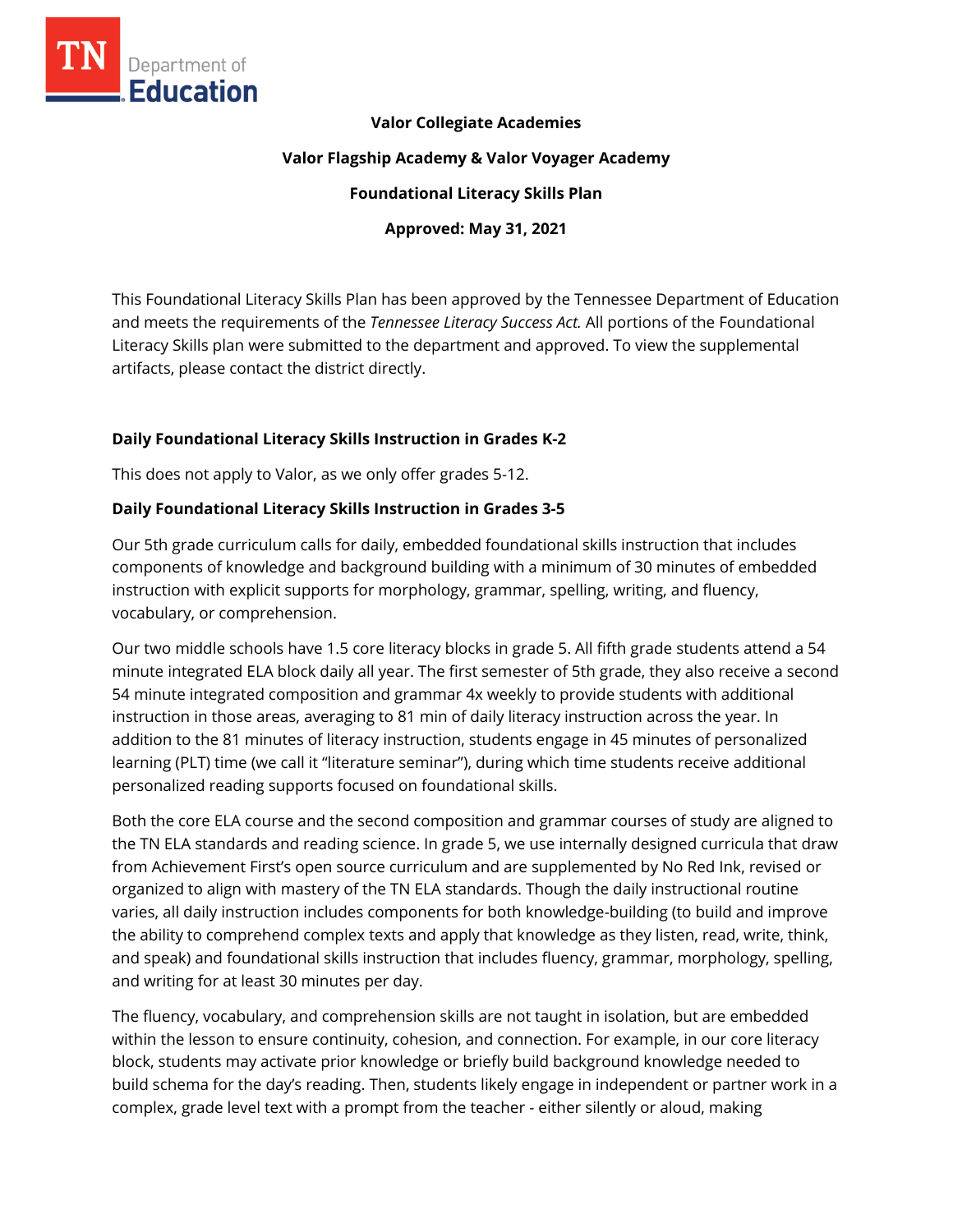Department of Education

annotations to make their thinking visible and to help them with literal and deeper comprehension of the text. Through a series of scaffolded questions and prompts, through both discussion and writing, students summarize the core content of the text, engage in textual analysis aligned with the standard(s) of the day, and engage in word and sentence level analysis to build meaning individually, in pairs or small groups, and as a whole group.

Students also receive explicit vocabulary instruction, wherein teachers provide explicit instruction for the Tier 2 or Tier 3 vocabulary words needed to engage fully in the day's lesson or tasks. In some lessons, students may engage in more intensive analysis of morphemes to understand how they can use parts of words to determine meaning, and then use their word knowledge as they engage in their other literacy activities. Note: In 21.22, we are planning to engage in more frequent explicit vocabulary instruction. Therefore, foundational skills instruction is embedded in nearly all aspects of these blocks and is dedicated to developing students' holistic literacy approach to fluency, vocabulary, and comprehension coherently as recommended by research.

Though we consistently analyze student learning data to see where we can improve, we believe this approach (together with our approach to RTI, described below) has been reasonably successful. For example, in each of the last 3 tested years (2017, 2018, and 2019) we have received level 5 TVAAS growth designations at both of our middle schools.

### **Approved Instructional Materials for Grades K-2**

Approved waiver for other materials

# **Approved Instructional Materials for Grades 3-5**

Approved waiver for other materials

# **Universal Reading Screener for Grades K-5. This screener complies with RTI<sup>2</sup>and Say Dyslexia requirements.**

Valor uses NWEA MAP as our universal screener. Using data gathered from NWEA MAP, we then use Aimsweb Plus with a subset of students to benchmark their progress three times annually. Aimsweb Plus complies with the dyslexia screening requirements established in §49-1-229 and with the universal screening requirements established in Tennessee's RTI² framework manual.

### **Intervention Structure and Supports**

In the fall, students are given a universal screener (NWEA MAP) to determine which students are potentially at risk. Our Managing Director of Schools, RTI coordinators, school principals, school psychologist, and grade level English teachers review data from the NWEA MAP to determine which students' screener score is between the 0-25th percentile. Students demonstrating need and classified as Tier II or Tier III are given an additional reading benchmark (Aimsweb Plus) to further determine appropriate placement in intervention groups allowing us to more strategically group students by need.

Students receive daily, small-group intervention for 45 minutes. This intervention happens in the Lit Sem/PLT blocked outlined on the schedule above. The personalized learning time for students who qualify for RTI is tailored to their specific needs and delivered in student:teacher ratios that reflect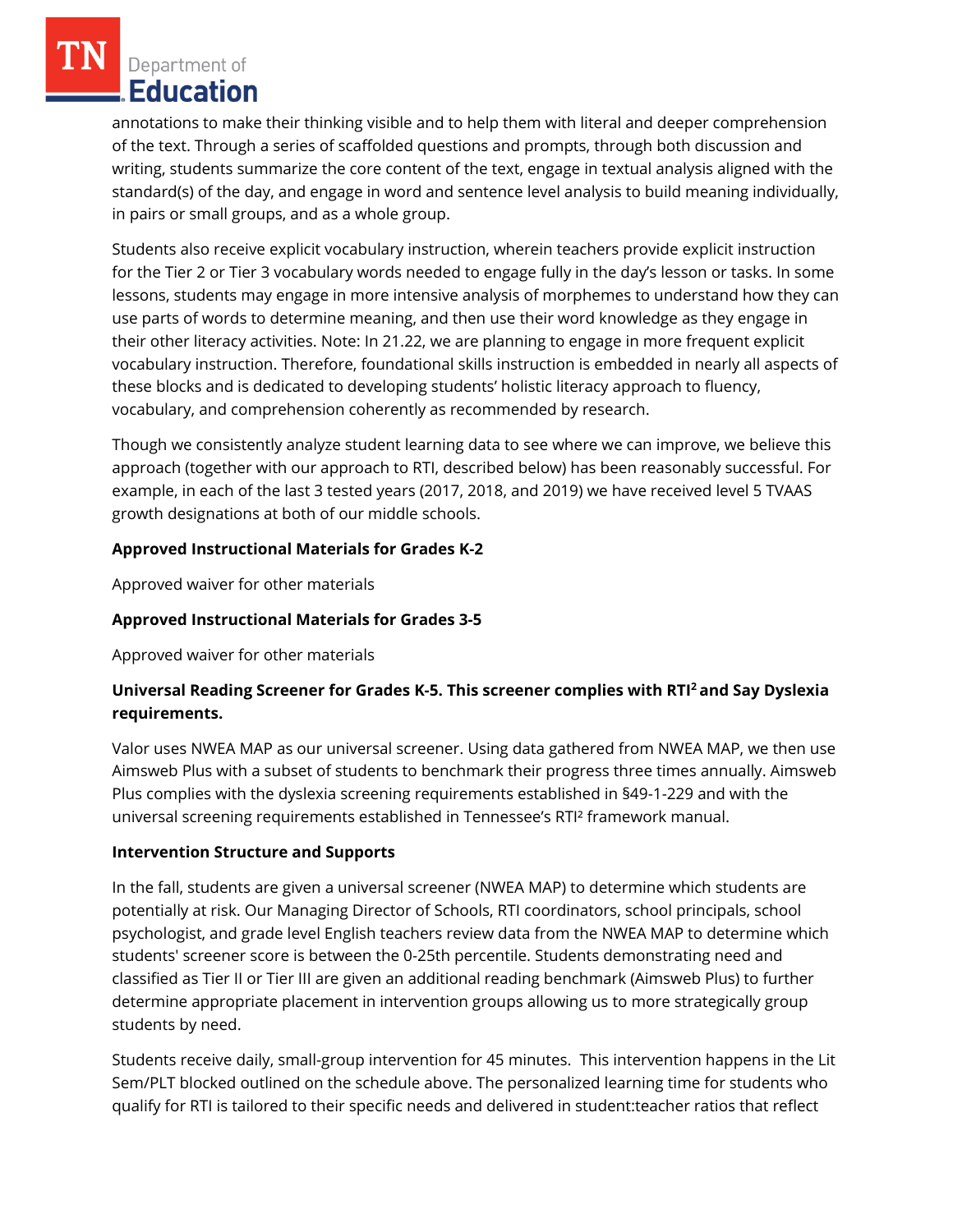Department of Education

that requirements for Tier II or Tier III intervention. Depending on the identified need, Valor determines the appropriate intervention a student will receive. Students with comprehension deficits receive strategic pre-teaching of text and text features as well as explicit vocabulary instruction on Tier II and Tier III vocabulary words. Additionally, intervention providers include explicit modeling of annotation strategies to help make visible the deep thinking done during reading, and scaffolded questioning. Students also receive explicit vocabulary instruction on Tier II and Tier III words. Fluency practice is embedded within these daily intervention routines. Some students also receive a research-based intervention including Phonics First by Brainspring which is a research- based program that uses the Orton Gillingham approach.

Data teams meet to review progress monitoring data to determine if the student is responding to the intervention and/or if a change in the intervention is necessary. Data teams view this information holistically including evaluating a student's attendance record, engagement in the intervention, and consideration to any other potential formative data students that would indicate a response to the intervention. Data teams meet quarterly (approximately every 9 weeks) allowing time to gather the requisite 8 - 15 data points gathered.

Depending on this view, Valor determines if a change in the intervention or the intervention provider is needed.

In the 2021-2022 school year, students will also be screened on the aimswebPlus Dyslexia screener per Tennessee law requirements.

### **Parent Notification Plan/Home Literacy Reports**

Valor has a robust notification plan wherein we share progress with families and notify of "at-risk" status within existing communications. These communications are intended to supplement our overall communication plan. All communications are provided in two primary languages (English and Spanish) with additional at-risk communications provided in Arabic as well.

The cadence of communication is as follows:

Mid-way through quarter 1: Progress report, beginning of year MAP family report, supplementary communication explaining MAP report and at risk status as well as tier of intervention End of Quarter 1: student report card and intervention update

Mid-way through quarter 2: Progress report and intervention update

End of Quarter 2: student report card and mid-year intervention update; mid-year MAP report

Mid-way through quarter 3: student progress report and intervention update End-of-quarter 3: student report card and intervention update

Mid-way through quarter 4: student progress report and intervention update

End of quarter 4: end of year report card and end-of year MAP report Valor sends home to all families a student report (see Artifact 5) from NWEA MAP.

These reports are very robust and include all instances a student has taken the MAP assessment before during their time at Valor. It also includes very detailed information about which skills